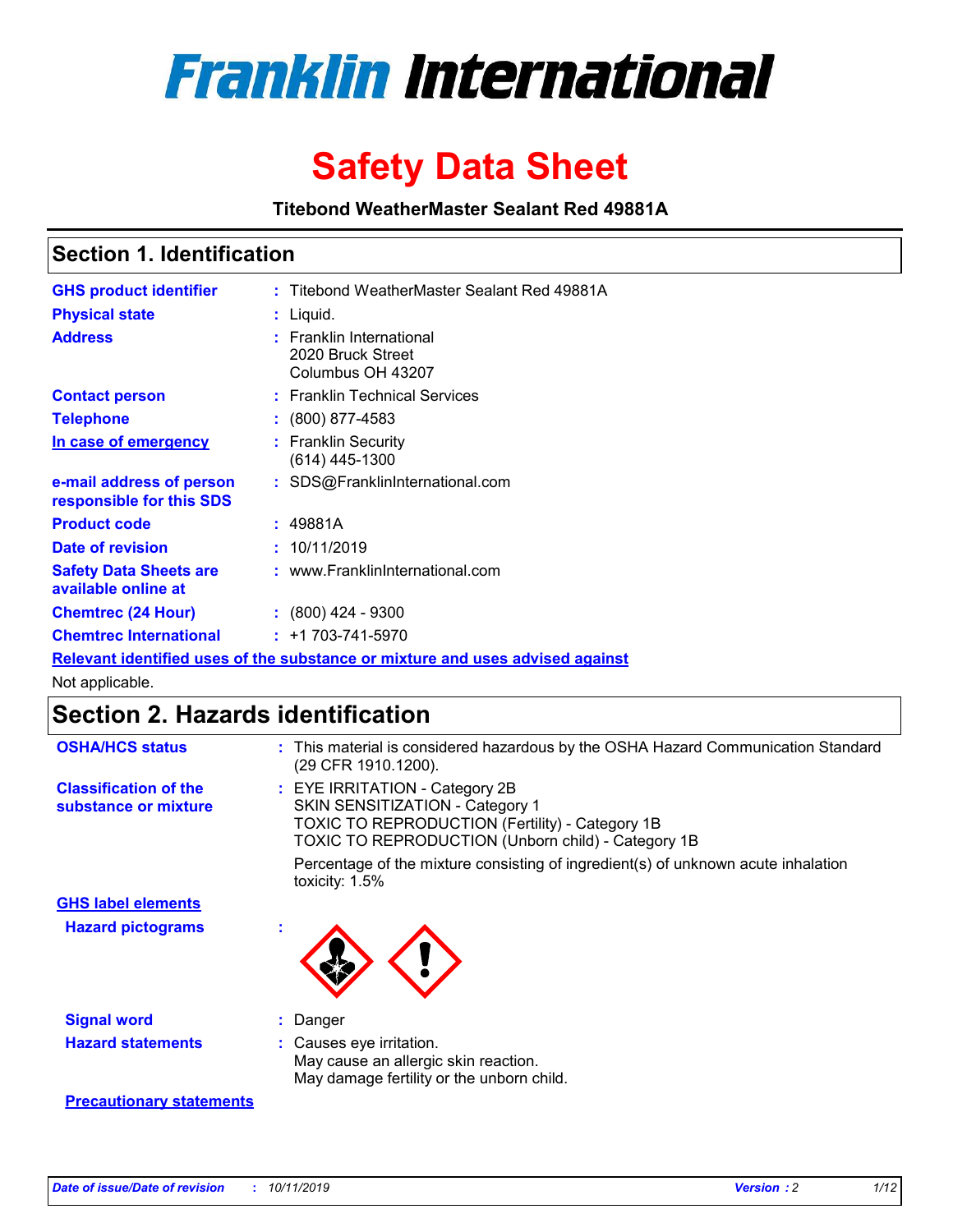### **Section 2. Hazards identification**

| <b>Prevention</b>                          | : Obtain special instructions before use. Do not handle until all safety precautions have<br>been read and understood. Wear protective gloves. Wear eye or face protection.<br>Wear protective clothing. Avoid breathing vapor. Wash hands thoroughly after handling.<br>Contaminated work clothing must not be allowed out of the workplace.                                                        |
|--------------------------------------------|------------------------------------------------------------------------------------------------------------------------------------------------------------------------------------------------------------------------------------------------------------------------------------------------------------------------------------------------------------------------------------------------------|
| <b>Response</b>                            | : IF exposed or concerned: Get medical attention. IF ON SKIN: Wash with plenty of<br>soap and water. Wash contaminated clothing before reuse. If skin irritation or rash<br>occurs: Get medical attention. IF IN EYES: Rinse cautiously with water for several<br>minutes. Remove contact lenses, if present and easy to do. Continue rinsing. If eye<br>irritation persists: Get medical attention. |
| <b>Storage</b>                             | : Store locked up.                                                                                                                                                                                                                                                                                                                                                                                   |
| <b>Disposal</b>                            | : Dispose of contents and container in accordance with all local, regional, national and<br>international regulations.                                                                                                                                                                                                                                                                               |
| <b>Hazards not otherwise</b><br>classified | : Product generates methanol during cure.                                                                                                                                                                                                                                                                                                                                                            |
|                                            |                                                                                                                                                                                                                                                                                                                                                                                                      |

### **Section 3. Composition/information on ingredients**

| <b>Substance/mixture</b><br>Mixture                  |               |                     |
|------------------------------------------------------|---------------|---------------------|
| <b>Ingredient name</b>                               | $\frac{9}{6}$ | <b>CAS number</b>   |
| 3-aminopropyltriethoxysilane<br>Dibutyltin dilaurate | ≤3<br>≤0.3    | 919-30-2<br>77-58-7 |

Any concentration shown as a range is to protect confidentiality or is due to batch variation.

**There are no additional ingredients present which, within the current knowledge of the supplier and in the concentrations applicable, are classified as hazardous to health or the environment and hence require reporting in this section.**

**Occupational exposure limits, if available, are listed in Section 8.**

### **Section 4. First aid measures**

| <b>Description of necessary first aid measures</b> |                                                                                                                                                                                                                                                                                                                                                                                                                                                                                                                                                                                                                                                                                                                                                                           |  |  |  |
|----------------------------------------------------|---------------------------------------------------------------------------------------------------------------------------------------------------------------------------------------------------------------------------------------------------------------------------------------------------------------------------------------------------------------------------------------------------------------------------------------------------------------------------------------------------------------------------------------------------------------------------------------------------------------------------------------------------------------------------------------------------------------------------------------------------------------------------|--|--|--|
| <b>Eye contact</b>                                 | : Immediately flush eyes with plenty of water, occasionally lifting the upper and lower<br>eyelids. Check for and remove any contact lenses. Continue to rinse for at least 10<br>minutes. If irritation persists, get medical attention.                                                                                                                                                                                                                                                                                                                                                                                                                                                                                                                                 |  |  |  |
| <b>Inhalation</b>                                  | : Remove victim to fresh air and keep at rest in a position comfortable for breathing. If<br>not breathing, if breathing is irregular or if respiratory arrest occurs, provide artificial<br>respiration or oxygen by trained personnel. It may be dangerous to the person providing<br>aid to give mouth-to-mouth resuscitation. Get medical attention. If unconscious, place<br>in recovery position and get medical attention immediately. Maintain an open airway.<br>Loosen tight clothing such as a collar, tie, belt or waistband. In case of inhalation of<br>decomposition products in a fire, symptoms may be delayed. The exposed person may<br>need to be kept under medical surveillance for 48 hours.                                                       |  |  |  |
| <b>Skin contact</b>                                | : Wash with plenty of soap and water. Remove contaminated clothing and shoes. Wash<br>contaminated clothing thoroughly with water before removing it, or wear gloves.<br>Continue to rinse for at least 10 minutes. Get medical attention. In the event of any<br>complaints or symptoms, avoid further exposure. Wash clothing before reuse. Clean<br>shoes thoroughly before reuse.                                                                                                                                                                                                                                                                                                                                                                                     |  |  |  |
| <b>Ingestion</b>                                   | : Wash out mouth with water. Remove dentures if any. Remove victim to fresh air and<br>keep at rest in a position comfortable for breathing. If material has been swallowed and<br>the exposed person is conscious, give small quantities of water to drink. Stop if the<br>exposed person feels sick as vomiting may be dangerous. Do not induce vomiting<br>unless directed to do so by medical personnel. If vomiting occurs, the head should be<br>kept low so that vomit does not enter the lungs. Get medical attention. Never give<br>anything by mouth to an unconscious person. If unconscious, place in recovery position<br>and get medical attention immediately. Maintain an open airway. Loosen tight clothing<br>such as a collar, tie, belt or waistband. |  |  |  |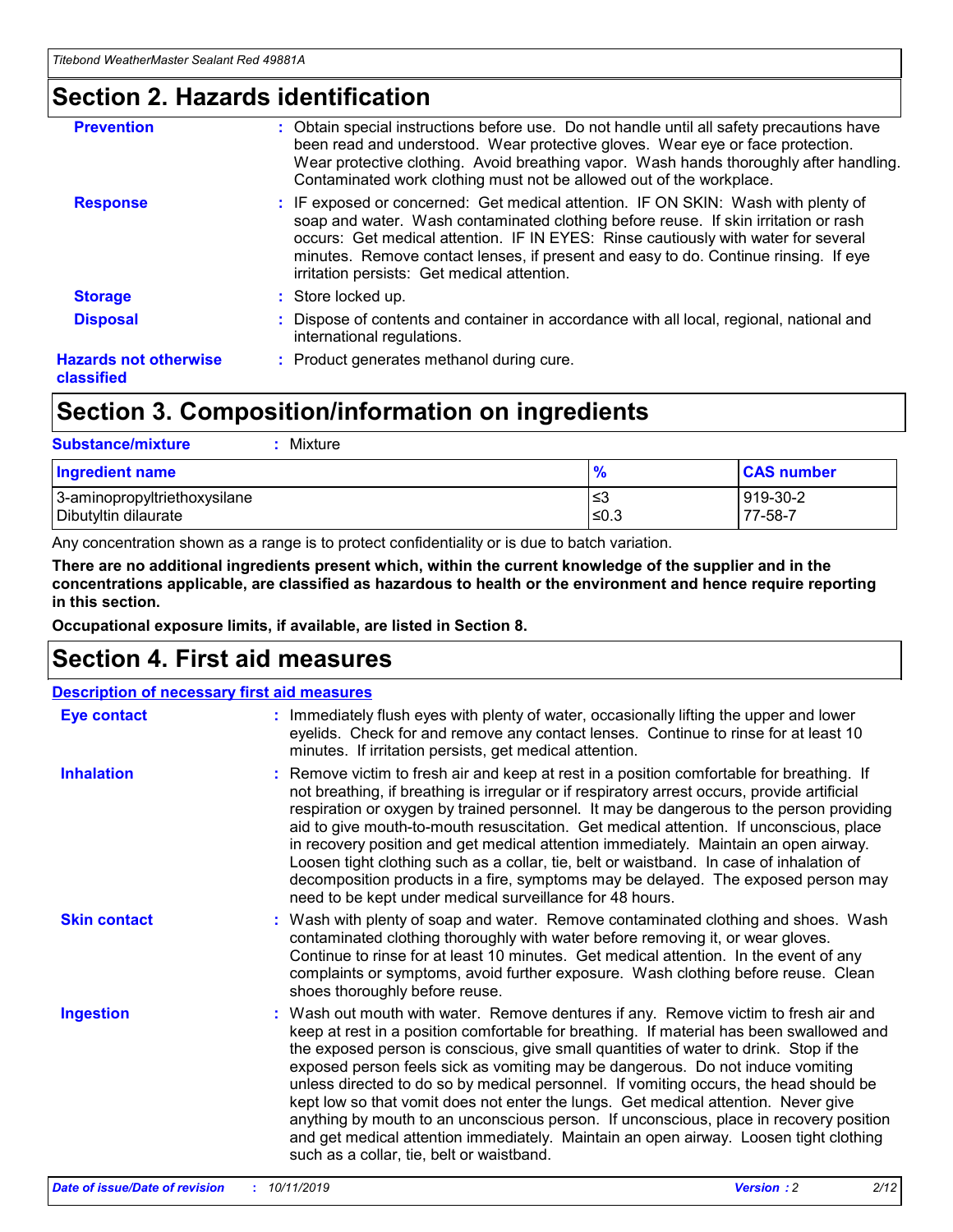## **Section 4. First aid measures**

| Most important symptoms/effects, acute and delayed |  |                                                                                                                                                                                                                                                                                                                                                                                                                 |  |  |
|----------------------------------------------------|--|-----------------------------------------------------------------------------------------------------------------------------------------------------------------------------------------------------------------------------------------------------------------------------------------------------------------------------------------------------------------------------------------------------------------|--|--|
| <b>Potential acute health effects</b>              |  |                                                                                                                                                                                                                                                                                                                                                                                                                 |  |  |
| <b>Eye contact</b>                                 |  | : May cause eye irritation.                                                                                                                                                                                                                                                                                                                                                                                     |  |  |
| <b>Inhalation</b>                                  |  | : No known significant effects or critical hazards.                                                                                                                                                                                                                                                                                                                                                             |  |  |
| <b>Skin contact</b>                                |  | : May cause skin irritation.                                                                                                                                                                                                                                                                                                                                                                                    |  |  |
| <b>Ingestion</b>                                   |  | : No known significant effects or critical hazards.                                                                                                                                                                                                                                                                                                                                                             |  |  |
| Over-exposure signs/symptoms                       |  |                                                                                                                                                                                                                                                                                                                                                                                                                 |  |  |
| <b>Eye contact</b>                                 |  | : Adverse symptoms may include the following:<br>irritation<br>watering<br>redness                                                                                                                                                                                                                                                                                                                              |  |  |
| <b>Inhalation</b>                                  |  | : Adverse symptoms may include the following:<br>reduced fetal weight<br>increase in fetal deaths<br>skeletal malformations                                                                                                                                                                                                                                                                                     |  |  |
| <b>Skin contact</b>                                |  | : Adverse symptoms may include the following:<br>irritation<br>redness<br>reduced fetal weight<br>increase in fetal deaths<br>skeletal malformations                                                                                                                                                                                                                                                            |  |  |
| <b>Ingestion</b>                                   |  | : Adverse symptoms may include the following:<br>reduced fetal weight<br>increase in fetal deaths<br>skeletal malformations                                                                                                                                                                                                                                                                                     |  |  |
|                                                    |  | <b>Indication of immediate medical attention and special treatment needed, if necessary</b>                                                                                                                                                                                                                                                                                                                     |  |  |
| <b>Notes to physician</b>                          |  | : In case of inhalation of decomposition products in a fire, symptoms may be delayed.<br>The exposed person may need to be kept under medical surveillance for 48 hours.                                                                                                                                                                                                                                        |  |  |
| <b>Specific treatments</b>                         |  | : No specific treatment.                                                                                                                                                                                                                                                                                                                                                                                        |  |  |
| <b>Protection of first-aiders</b>                  |  | : No action shall be taken involving any personal risk or without suitable training. If it is<br>suspected that fumes are still present, the rescuer should wear an appropriate mask or<br>self-contained breathing apparatus. It may be dangerous to the person providing aid to<br>give mouth-to-mouth resuscitation. Wash contaminated clothing thoroughly with water<br>before removing it, or wear gloves. |  |  |

**See toxicological information (Section 11)**

### **Section 5. Fire-fighting measures**

| <b>Extinguishing media</b>                             |                                                                                                                                                                                                     |
|--------------------------------------------------------|-----------------------------------------------------------------------------------------------------------------------------------------------------------------------------------------------------|
| <b>Suitable extinguishing</b><br>media                 | : Use an extinguishing agent suitable for the surrounding fire.                                                                                                                                     |
| <b>Unsuitable extinguishing</b><br>media               | : None known.                                                                                                                                                                                       |
| <b>Specific hazards arising</b><br>from the chemical   | : In a fire or if heated, a pressure increase will occur and the container may burst.                                                                                                               |
| <b>Hazardous thermal</b><br>decomposition products     | : Decomposition products may include the following materials:<br>carbon dioxide<br>carbon monoxide<br>nitrogen oxides<br>metal oxide/oxides                                                         |
| <b>Special protective actions</b><br>for fire-fighters | : Promptly isolate the scene by removing all persons from the vicinity of the incident if<br>there is a fire. No action shall be taken involving any personal risk or without suitable<br>training. |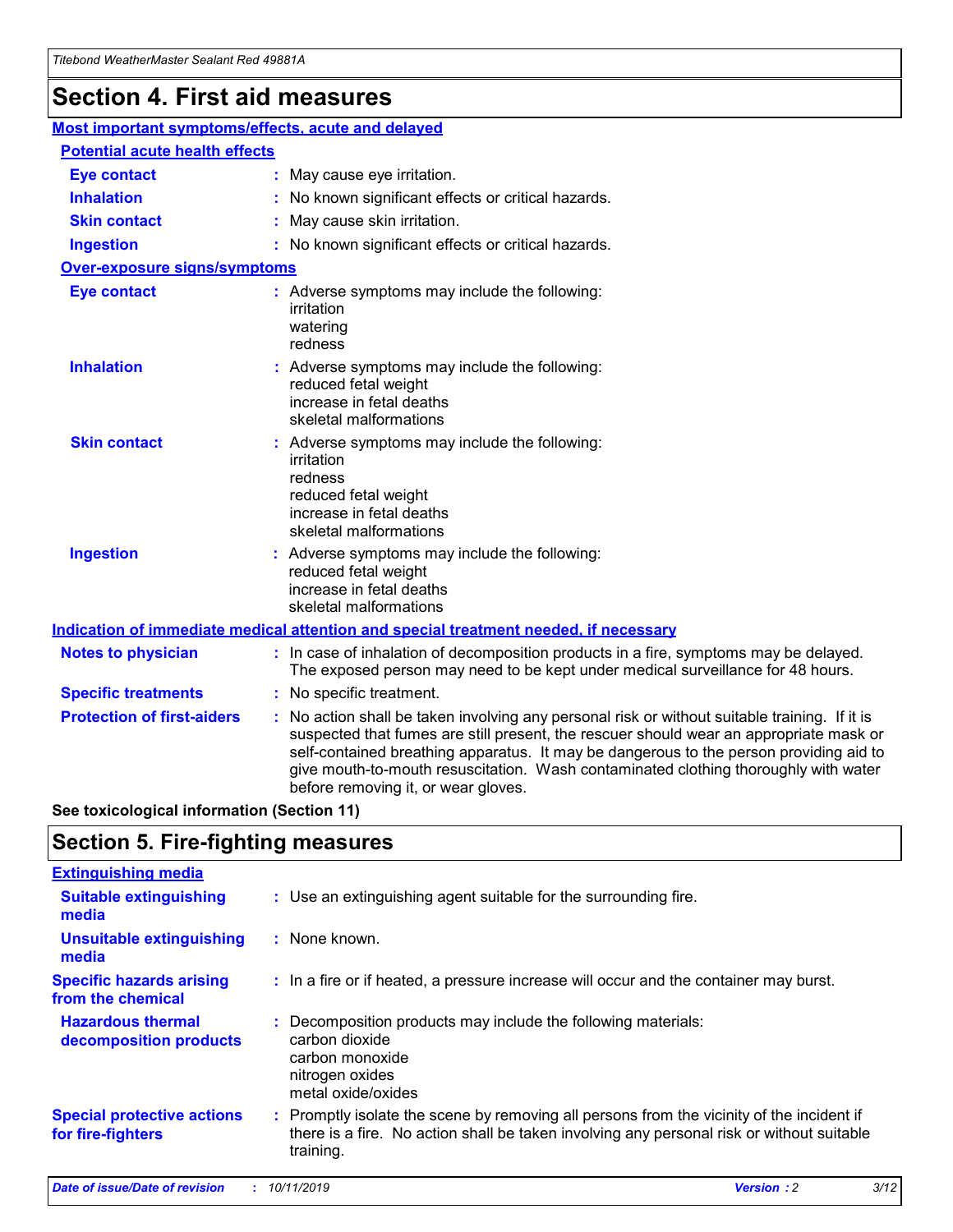### **Section 5. Fire-fighting measures**

**Special protective equipment for fire-fighters** Fire-fighters should wear appropriate protective equipment and self-contained breathing **:** apparatus (SCBA) with a full face-piece operated in positive pressure mode.

### **Section 6. Accidental release measures**

#### **Personal precautions, protective equipment and emergency procedures**

| For non-emergency<br>personnel                               | : No action shall be taken involving any personal risk or without suitable training.<br>Evacuate surrounding areas. Keep unnecessary and unprotected personnel from<br>entering. Do not touch or walk through spilled material. Avoid breathing vapor or mist.<br>Provide adequate ventilation. Wear appropriate respirator when ventilation is<br>inadequate. Put on appropriate personal protective equipment.                                                                                                                                                                                                                                                                                             |
|--------------------------------------------------------------|--------------------------------------------------------------------------------------------------------------------------------------------------------------------------------------------------------------------------------------------------------------------------------------------------------------------------------------------------------------------------------------------------------------------------------------------------------------------------------------------------------------------------------------------------------------------------------------------------------------------------------------------------------------------------------------------------------------|
|                                                              | For emergency responders : If specialized clothing is required to deal with the spillage, take note of any information in<br>Section 8 on suitable and unsuitable materials. See also the information in "For non-<br>emergency personnel".                                                                                                                                                                                                                                                                                                                                                                                                                                                                  |
| <b>Environmental precautions</b>                             | : Avoid dispersal of spilled material and runoff and contact with soil, waterways, drains<br>and sewers. Inform the relevant authorities if the product has caused environmental<br>pollution (sewers, waterways, soil or air).                                                                                                                                                                                                                                                                                                                                                                                                                                                                              |
| <b>Methods and materials for containment and cleaning up</b> |                                                                                                                                                                                                                                                                                                                                                                                                                                                                                                                                                                                                                                                                                                              |
| <b>Small spill</b>                                           | : Stop leak if without risk. Move containers from spill area. Dilute with water and mop up<br>if water-soluble. Alternatively, or if water-insoluble, absorb with an inert dry material and<br>place in an appropriate waste disposal container. Dispose of via a licensed waste<br>disposal contractor.                                                                                                                                                                                                                                                                                                                                                                                                     |
| <b>Large spill</b>                                           | : Stop leak if without risk. Move containers from spill area. Approach release from<br>upwind. Prevent entry into sewers, water courses, basements or confined areas. Wash<br>spillages into an effluent treatment plant or proceed as follows. Contain and collect<br>spillage with non-combustible, absorbent material e.g. sand, earth, vermiculite or<br>diatomaceous earth and place in container for disposal according to local regulations<br>(see Section 13). Dispose of via a licensed waste disposal contractor. Contaminated<br>absorbent material may pose the same hazard as the spilled product. Note: see<br>Section 1 for emergency contact information and Section 13 for waste disposal. |

### **Section 7. Handling and storage**

| <b>Precautions for safe handling</b>                                             |                                                                                                                                                                                                                                                                                                                                                                                                                                                                                                                                                                                                                                                                                                                                                                                                                                                  |
|----------------------------------------------------------------------------------|--------------------------------------------------------------------------------------------------------------------------------------------------------------------------------------------------------------------------------------------------------------------------------------------------------------------------------------------------------------------------------------------------------------------------------------------------------------------------------------------------------------------------------------------------------------------------------------------------------------------------------------------------------------------------------------------------------------------------------------------------------------------------------------------------------------------------------------------------|
| <b>Protective measures</b>                                                       | : Put on appropriate personal protective equipment (see Section 8). Persons with a<br>history of skin sensitization problems should not be employed in any process in which<br>this product is used. Avoid exposure - obtain special instructions before use. Avoid<br>exposure during pregnancy. Do not handle until all safety precautions have been read<br>and understood. Do not get in eyes or on skin or clothing. Do not ingest. Avoid<br>breathing vapor or mist. If during normal use the material presents a respiratory hazard,<br>use only with adequate ventilation or wear appropriate respirator. Keep in the original<br>container or an approved alternative made from a compatible material, kept tightly<br>closed when not in use. Empty containers retain product residue and can be hazardous.<br>Do not reuse container. |
| <b>Advice on general</b><br>occupational hygiene                                 | : Eating, drinking and smoking should be prohibited in areas where this material is<br>handled, stored and processed. Workers should wash hands and face before eating,<br>drinking and smoking. Remove contaminated clothing and protective equipment before<br>entering eating areas. See also Section 8 for additional information on hygiene<br>measures.                                                                                                                                                                                                                                                                                                                                                                                                                                                                                    |
| <b>Conditions for safe storage,</b><br>including any<br><b>incompatibilities</b> | : Store between the following temperatures: 0 to 120 $\degree$ C (32 to 248 $\degree$ F). Store in<br>accordance with local regulations. Store in original container protected from direct<br>sunlight in a dry, cool and well-ventilated area, away from incompatible materials (see<br>Section 10) and food and drink. Store locked up. Keep container tightly closed and<br>sealed until ready for use. Containers that have been opened must be carefully<br>resealed and kept upright to prevent leakage. Do not store in unlabeled containers.<br>Use appropriate containment to avoid environmental contamination. See Section 10 for<br>incompatible materials before handling or use.                                                                                                                                                   |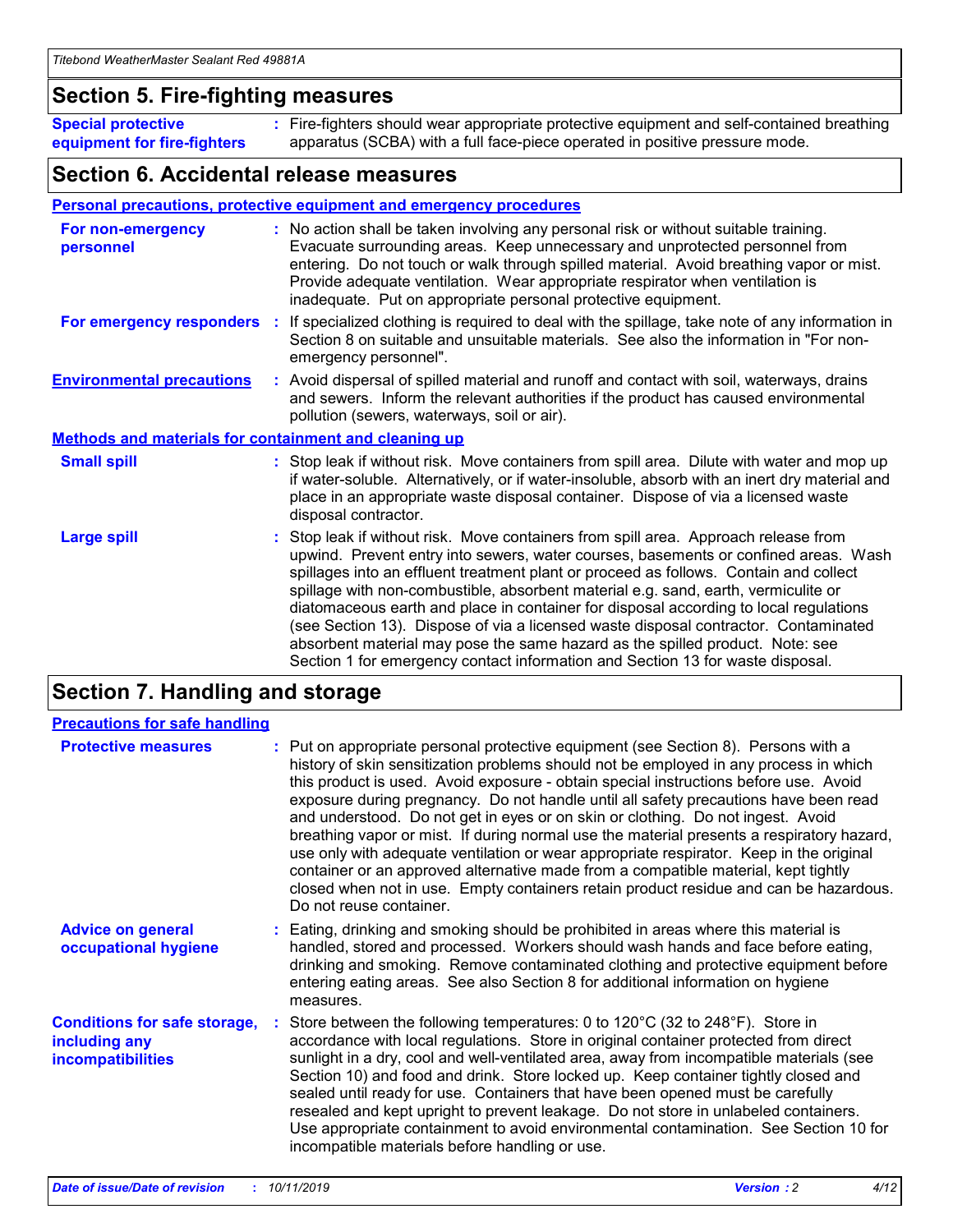## **Section 8. Exposure controls/personal protection**

#### **Control parameters**

#### **Occupational exposure limits**

| <b>Ingredient name</b>                               |    |                        | <b>Exposure limits</b>                                                                                                                                                                                                                                                                                                                                                                                                                                                                                                                                                                                                 |
|------------------------------------------------------|----|------------------------|------------------------------------------------------------------------------------------------------------------------------------------------------------------------------------------------------------------------------------------------------------------------------------------------------------------------------------------------------------------------------------------------------------------------------------------------------------------------------------------------------------------------------------------------------------------------------------------------------------------------|
| 3-aminopropyltriethoxysilane<br>Dibutyltin dilaurate |    |                        | None.<br>ACGIH TLV (United States, 3/2019). Absorbed through skin.<br>Notes: as Sn<br>TWA: $0.1 \text{ mg/m}^3$ , (as Sn) 8 hours.<br>STEL: 0.2 mg/m <sup>3</sup> , (as Sn) 15 minutes.<br>NIOSH REL (United States, 10/2016). Absorbed through skin.<br>Notes: as Sn<br>TWA: 0.1 mg/m <sup>3</sup> , (as Sn) 10 hours.<br>OSHA PEL (United States, 5/2018). Notes: as Sn<br>TWA: $0.1 \text{ mg/m}^3$ , (as Sn) 8 hours.<br>OSHA PEL 1989 (United States, 3/1989). Absorbed through skin.<br>Notes: measured as Sn<br>TWA: 0.1 mg/m <sup>3</sup> , (measured as Sn) 8 hours. Form: Organic                            |
| <b>Appropriate engineering</b><br>controls           |    |                        | : If user operations generate dust, fumes, gas, vapor or mist, use process enclosures,<br>local exhaust ventilation or other engineering controls to keep worker exposure to<br>airborne contaminants below any recommended or statutory limits.                                                                                                                                                                                                                                                                                                                                                                       |
| <b>Environmental exposure</b><br>controls            |    |                        | Emissions from ventilation or work process equipment should be checked to ensure<br>they comply with the requirements of environmental protection legislation. In some<br>cases, fume scrubbers, filters or engineering modifications to the process equipment<br>will be necessary to reduce emissions to acceptable levels.                                                                                                                                                                                                                                                                                          |
| <b>Individual protection measures</b>                |    |                        |                                                                                                                                                                                                                                                                                                                                                                                                                                                                                                                                                                                                                        |
| <b>Hygiene measures</b>                              |    |                        | : Wash hands, forearms and face thoroughly after handling chemical products, before<br>eating, smoking and using the lavatory and at the end of the working period.<br>Appropriate techniques should be used to remove potentially contaminated clothing.<br>Contaminated work clothing should not be allowed out of the workplace. Wash<br>contaminated clothing before reusing. Ensure that eyewash stations and safety<br>showers are close to the workstation location.                                                                                                                                            |
| <b>Eye/face protection</b>                           |    |                        | : Safety eyewear complying with an approved standard should be used when a risk<br>assessment indicates this is necessary to avoid exposure to liquid splashes, mists,<br>gases or dusts. If contact is possible, the following protection should be worn, unless<br>the assessment indicates a higher degree of protection: chemical splash goggles.                                                                                                                                                                                                                                                                  |
| <b>Skin protection</b>                               |    |                        |                                                                                                                                                                                                                                                                                                                                                                                                                                                                                                                                                                                                                        |
| <b>Hand protection</b>                               |    |                        | : Chemical-resistant, impervious gloves complying with an approved standard should be<br>worn at all times when handling chemical products if a risk assessment indicates this is<br>necessary. Considering the parameters specified by the glove manufacturer, check<br>during use that the gloves are still retaining their protective properties. It should be<br>noted that the time to breakthrough for any glove material may be different for different<br>glove manufacturers. In the case of mixtures, consisting of several substances, the<br>protection time of the gloves cannot be accurately estimated. |
| <b>Body protection</b>                               |    | handling this product. | Personal protective equipment for the body should be selected based on the task being<br>performed and the risks involved and should be approved by a specialist before                                                                                                                                                                                                                                                                                                                                                                                                                                                |
| <b>Other skin protection</b>                         |    |                        | : Appropriate footwear and any additional skin protection measures should be selected<br>based on the task being performed and the risks involved and should be approved by a<br>specialist before handling this product.                                                                                                                                                                                                                                                                                                                                                                                              |
| <b>Respiratory protection</b>                        | ÷. | aspects of use.        | Based on the hazard and potential for exposure, select a respirator that meets the<br>appropriate standard or certification. Respirators must be used according to a<br>respiratory protection program to ensure proper fitting, training, and other important                                                                                                                                                                                                                                                                                                                                                         |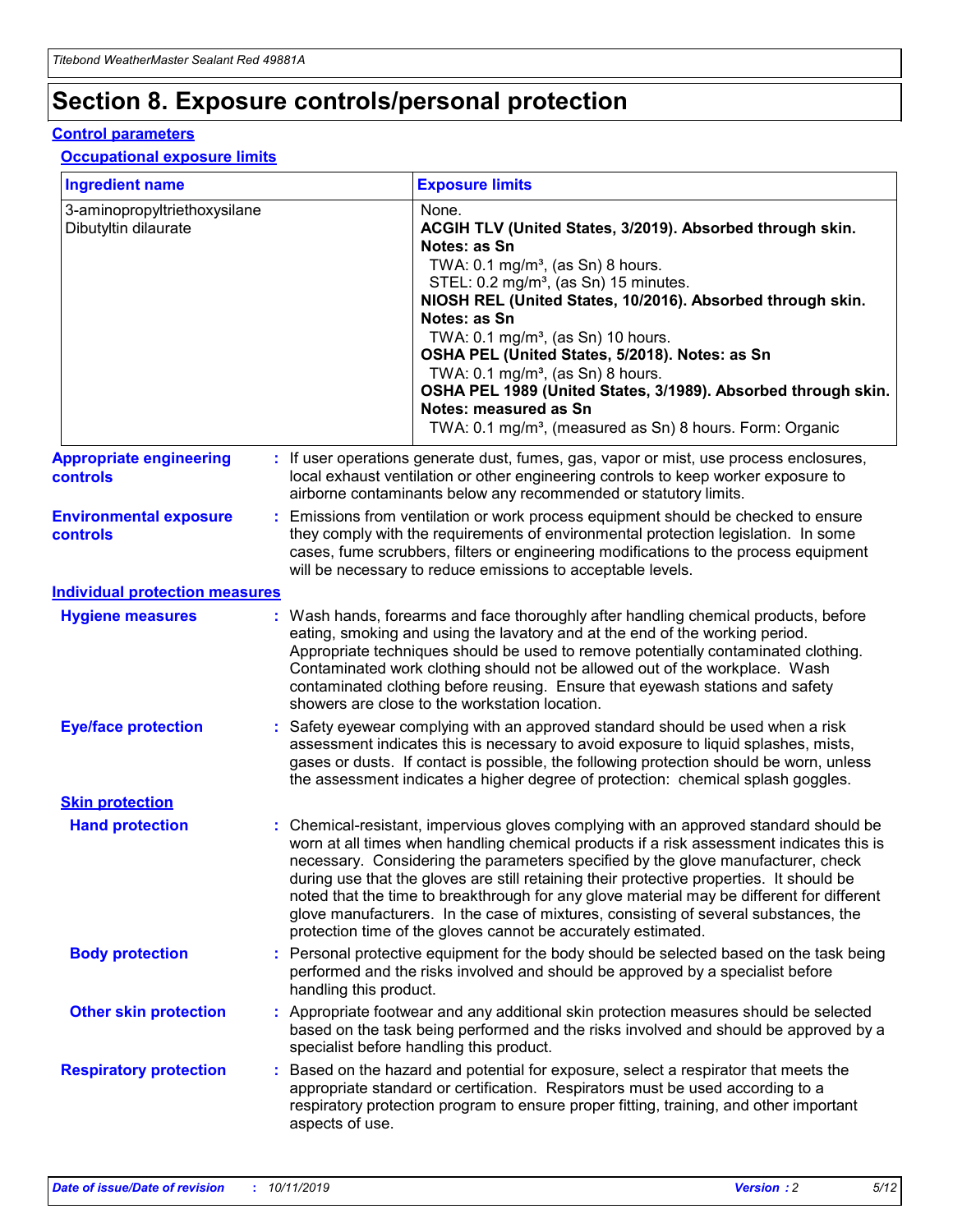### **Section 9. Physical and chemical properties**

#### **Appearance**

| <b>Physical state</b>                             | : Liquid. [Paste.]                                              |
|---------------------------------------------------|-----------------------------------------------------------------|
| Color                                             | $:$ Red.                                                        |
| Odor                                              | : None [Slight]                                                 |
| <b>Odor threshold</b>                             | : Not available.                                                |
| рH                                                | : Not applicable.                                               |
| <b>Melting point</b>                              | : Not available.                                                |
| <b>Boiling point</b>                              | : >100°C (>212°F)                                               |
| <b>Flash point</b>                                | : Closed cup: $>200^{\circ}$ C ( $>392^{\circ}$ F) [Setaflash.] |
| <b>Evaporation rate</b>                           | $:$ <1 (butyl acetate = 1)                                      |
| <b>Flammability (solid, gas)</b>                  | : Not available.                                                |
| Lower and upper explosive<br>(flammable) limits   | : Not available.                                                |
| <b>VOC (less water, less</b><br>exempt solvents)  | : 0 g/l                                                         |
| <b>Volatility</b>                                 | $: 0\%$ (w/w)                                                   |
| <b>Vapor density</b>                              | : Not available.                                                |
| <b>Relative density</b>                           | : 1.4329                                                        |
| <b>Solubility</b>                                 | Insoluble in the following materials: cold water and hot water. |
| <b>Solubility in water</b>                        | : Not available.                                                |
| <b>Partition coefficient: n-</b><br>octanol/water | $:$ Not available.                                              |
| <b>Auto-ignition temperature</b>                  | : Not available.                                                |
| <b>Decomposition temperature</b>                  | : Not available.                                                |
|                                                   |                                                                 |

### **Section 10. Stability and reactivity**

| <b>Reactivity</b>                            |    | : No specific test data related to reactivity available for this product or its ingredients.            |
|----------------------------------------------|----|---------------------------------------------------------------------------------------------------------|
| <b>Chemical stability</b>                    |    | : The product is stable.                                                                                |
| <b>Possibility of hazardous</b><br>reactions |    | : Under normal conditions of storage and use, hazardous reactions will not occur.                       |
| <b>Conditions to avoid</b>                   |    | : No specific data.                                                                                     |
| <b>Incompatible materials</b>                | ٠. | No specific data.                                                                                       |
| <b>Hazardous decomposition</b><br>products   | ÷. | Under normal conditions of storage and use, hazardous decomposition products should<br>not be produced. |

### **Section 11. Toxicological information**

#### **Information on toxicological effects**

#### **Acute toxicity**

| <b>Product/ingredient name</b> | <b>Result</b>           | <b>Species</b> | <b>Dose</b>                | <b>Exposure</b> |
|--------------------------------|-------------------------|----------------|----------------------------|-----------------|
| 3-aminopropyltriethoxysilane   | <b>ILD50 Dermal</b>     | Rabbit         | 4.29 g/kg                  |                 |
| Dibutyltin dilaurate           | ILD50 Oral<br>LD50 Oral | Rat<br>Rat     | $1.57$ g/kg<br>175 $mg/kg$ |                 |
|                                |                         |                |                            |                 |

**Irritation/Corrosion**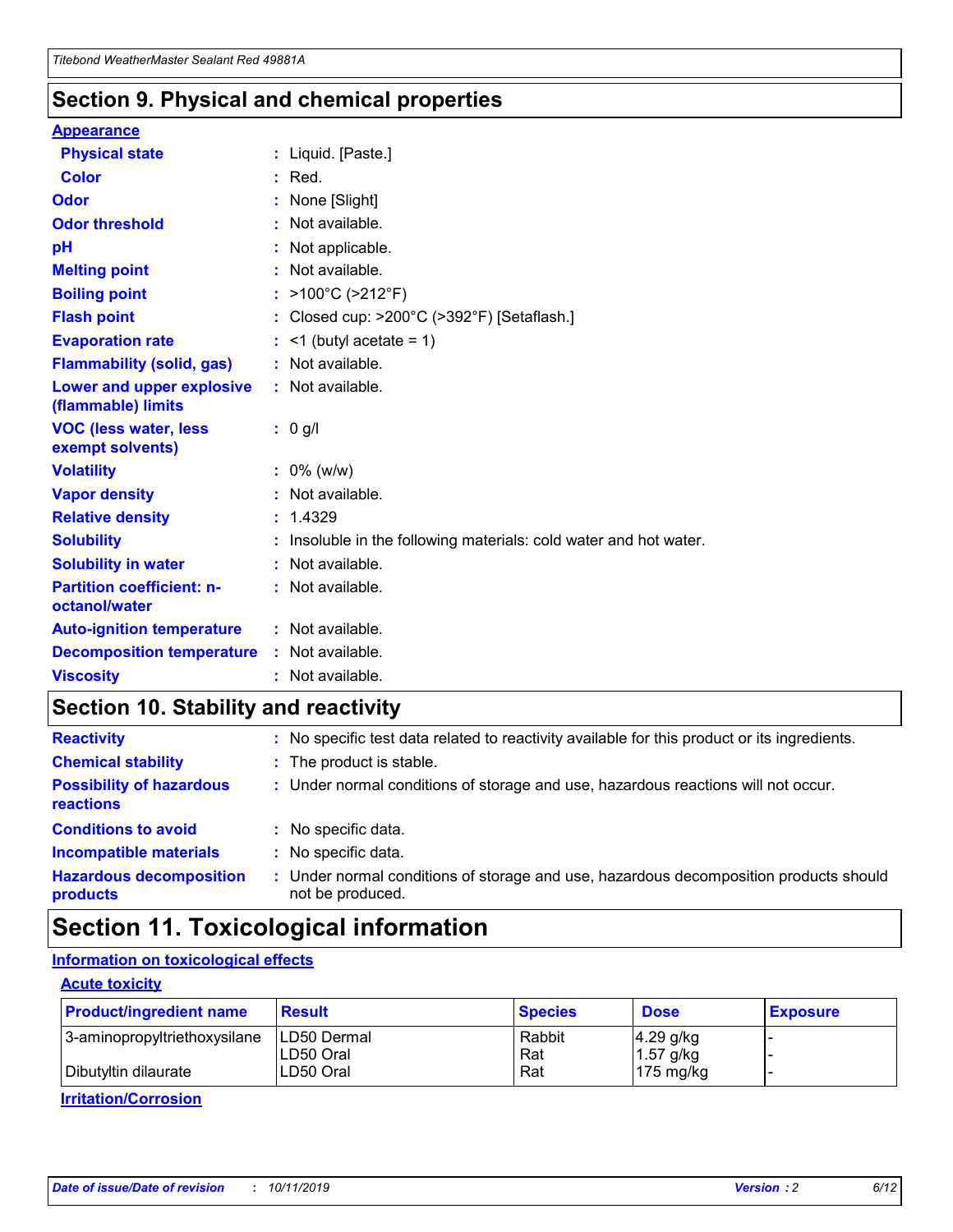## **Section 11. Toxicological information**

| <b>Product/ingredient name</b> | <b>Result</b>                 | <b>Species</b> | <b>Score</b> | <b>Exposure</b>    | <b>Observation</b> |
|--------------------------------|-------------------------------|----------------|--------------|--------------------|--------------------|
| 3-aminopropyltriethoxysilane   | Eyes - Mild irritant          | Rabbit         |              | $100$ mg           |                    |
|                                | Eyes - Severe irritant        | Rabbit         |              | 24 hours 750       |                    |
|                                |                               |                |              | ug                 |                    |
|                                | <b>Skin - Severe irritant</b> | Rabbit         |              | 24 hours 5         | ۰                  |
| Dibutyltin dilaurate           | Eyes - Moderate irritant      | Rabbit         |              | mq<br>24 hours 100 |                    |
|                                |                               |                |              | mg                 |                    |
|                                | Skin - Severe irritant        | Rabbit         |              | 500 mg             |                    |

#### **Sensitization**

Not available.

#### **Mutagenicity**

Not available.

#### **Carcinogenicity**

Not available.

#### **Reproductive toxicity**

Not available.

#### **Teratogenicity**

Not available.

#### **Specific target organ toxicity (single exposure)**

Not available.

#### **Specific target organ toxicity (repeated exposure)**

| <b>Name</b>                                                                  |                                                                                                                             | <b>Category</b> | <b>Route of</b><br>exposure  | <b>Target organs</b> |
|------------------------------------------------------------------------------|-----------------------------------------------------------------------------------------------------------------------------|-----------------|------------------------------|----------------------|
| Dibutyltin dilaurate                                                         |                                                                                                                             | Category 1      | $\qquad \qquad \blacksquare$ | respiratory system   |
| <b>Aspiration hazard</b><br>Not available.                                   |                                                                                                                             |                 |                              |                      |
| <b>Information on the likely</b><br>routes of exposure                       | : Not available.                                                                                                            |                 |                              |                      |
| <b>Potential acute health effects</b>                                        |                                                                                                                             |                 |                              |                      |
| <b>Eye contact</b>                                                           | : May cause eye irritation.                                                                                                 |                 |                              |                      |
| <b>Inhalation</b>                                                            | : No known significant effects or critical hazards.                                                                         |                 |                              |                      |
| <b>Skin contact</b>                                                          | : May cause skin irritation.                                                                                                |                 |                              |                      |
| <b>Ingestion</b>                                                             | : No known significant effects or critical hazards.                                                                         |                 |                              |                      |
| Symptoms related to the physical, chemical and toxicological characteristics |                                                                                                                             |                 |                              |                      |
| <b>Eye contact</b>                                                           | : Adverse symptoms may include the following:<br>irritation<br>watering<br>redness                                          |                 |                              |                      |
| <b>Inhalation</b>                                                            | : Adverse symptoms may include the following:<br>reduced fetal weight<br>increase in fetal deaths<br>skeletal malformations |                 |                              |                      |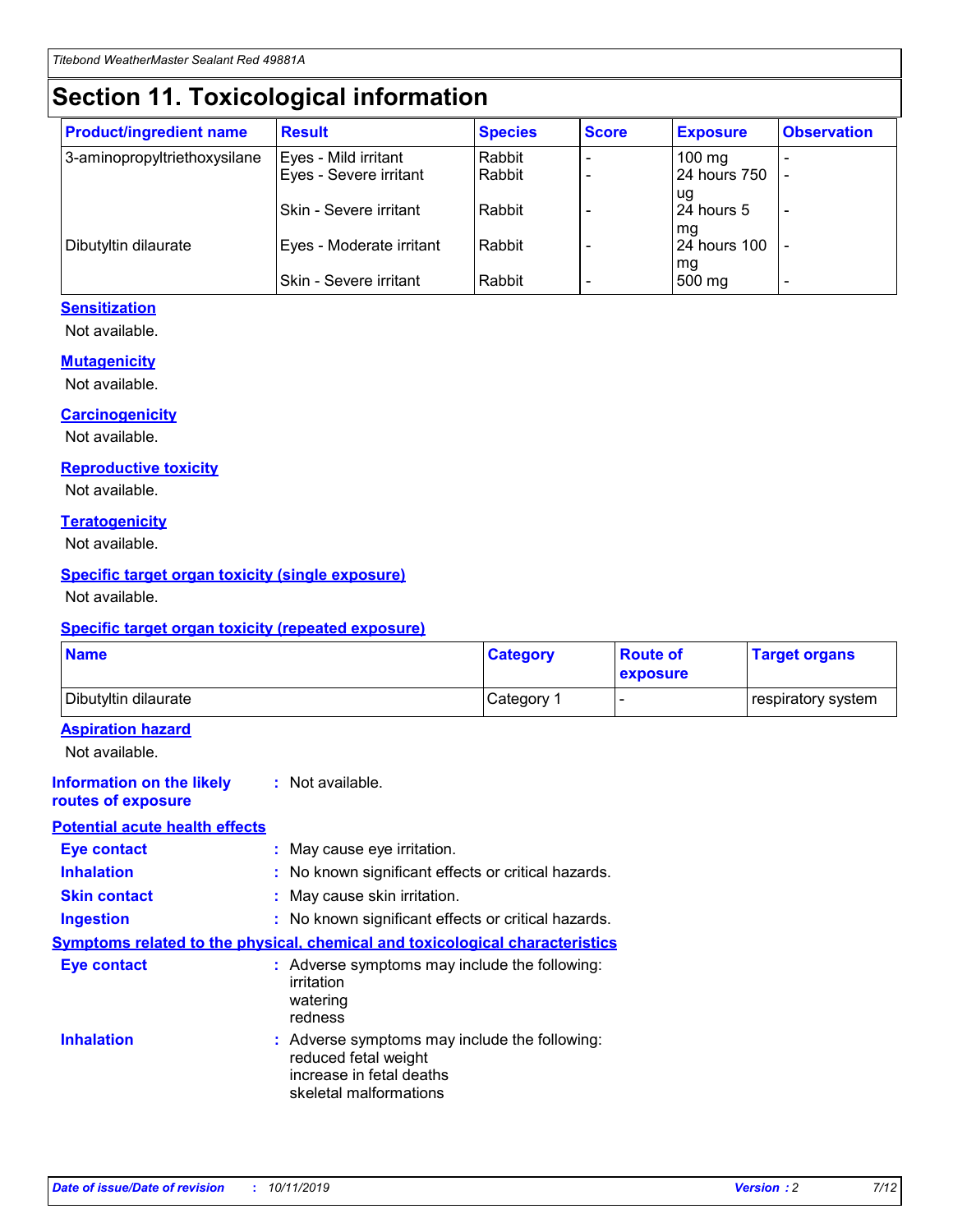## **Section 11. Toxicological information**

| <b>Skin contact</b>                     | : Adverse symptoms may include the following:<br>irritation<br>redness<br>reduced fetal weight<br>increase in fetal deaths<br>skeletal malformations |
|-----------------------------------------|------------------------------------------------------------------------------------------------------------------------------------------------------|
| <b>Ingestion</b>                        | : Adverse symptoms may include the following:<br>reduced fetal weight<br>increase in fetal deaths<br>skeletal malformations                          |
|                                         | Delayed and immediate effects and also chronic effects from short and long term exposure                                                             |
| <b>Short term exposure</b>              |                                                                                                                                                      |
| <b>Potential immediate</b><br>effects   | : Not available.                                                                                                                                     |
| <b>Potential delayed effects</b>        | : Not available.                                                                                                                                     |
| <b>Long term exposure</b>               |                                                                                                                                                      |
| <b>Potential immediate</b><br>effects   | : Not available.                                                                                                                                     |
| <b>Potential delayed effects</b>        | : Not available.                                                                                                                                     |
| <b>Potential chronic health effects</b> |                                                                                                                                                      |
| Not available.                          |                                                                                                                                                      |
| <b>General</b>                          | : Once sensitized, a severe allergic reaction may occur when subsequently exposed to<br>very low levels.                                             |
| <b>Carcinogenicity</b>                  | : No known significant effects or critical hazards.                                                                                                  |
| <b>Mutagenicity</b>                     | No known significant effects or critical hazards.                                                                                                    |
| <b>Teratogenicity</b>                   | May damage the unborn child.                                                                                                                         |
| <b>Developmental effects</b>            | No known significant effects or critical hazards.                                                                                                    |
| <b>Fertility effects</b>                | : May damage fertility.                                                                                                                              |
| <b>Numerical measures of toxicity</b>   |                                                                                                                                                      |
| <b>Acute toxicity estimates</b>         |                                                                                                                                                      |
|                                         |                                                                                                                                                      |

Not available.

## **Section 12. Ecological information**

#### **Toxicity**

| <b>Product/ingredient name</b> | <b>Result</b>                     | <b>Species</b>                       | <b>Exposure</b> |
|--------------------------------|-----------------------------------|--------------------------------------|-----------------|
| Dibutyltin dilaurate           | Chronic EC10 > 2 mg/l Fresh water | Algae - Scenedesmus<br>I subspicatus | l 96 hours      |

### **Persistence and degradability**

| <b>Product/ingredient name</b> | <b>Test</b>                                                                    | <b>Result</b>  |                   | <b>Dose</b> | <b>Inoculum</b>         |
|--------------------------------|--------------------------------------------------------------------------------|----------------|-------------------|-------------|-------------------------|
| Dibutyltin dilaurate           | OECD 301F<br>Ready<br>Biodegradability -<br>Manometric<br>Respirometry<br>Test | 23 % - 28 days |                   |             |                         |
| <b>Product/ingredient name</b> | <b>Aquatic half-life</b>                                                       |                | <b>Photolysis</b> |             | <b>Biodegradability</b> |
| Dibutyltin dilaurate           |                                                                                |                |                   |             | Inherent                |

#### **Bioaccumulative potential**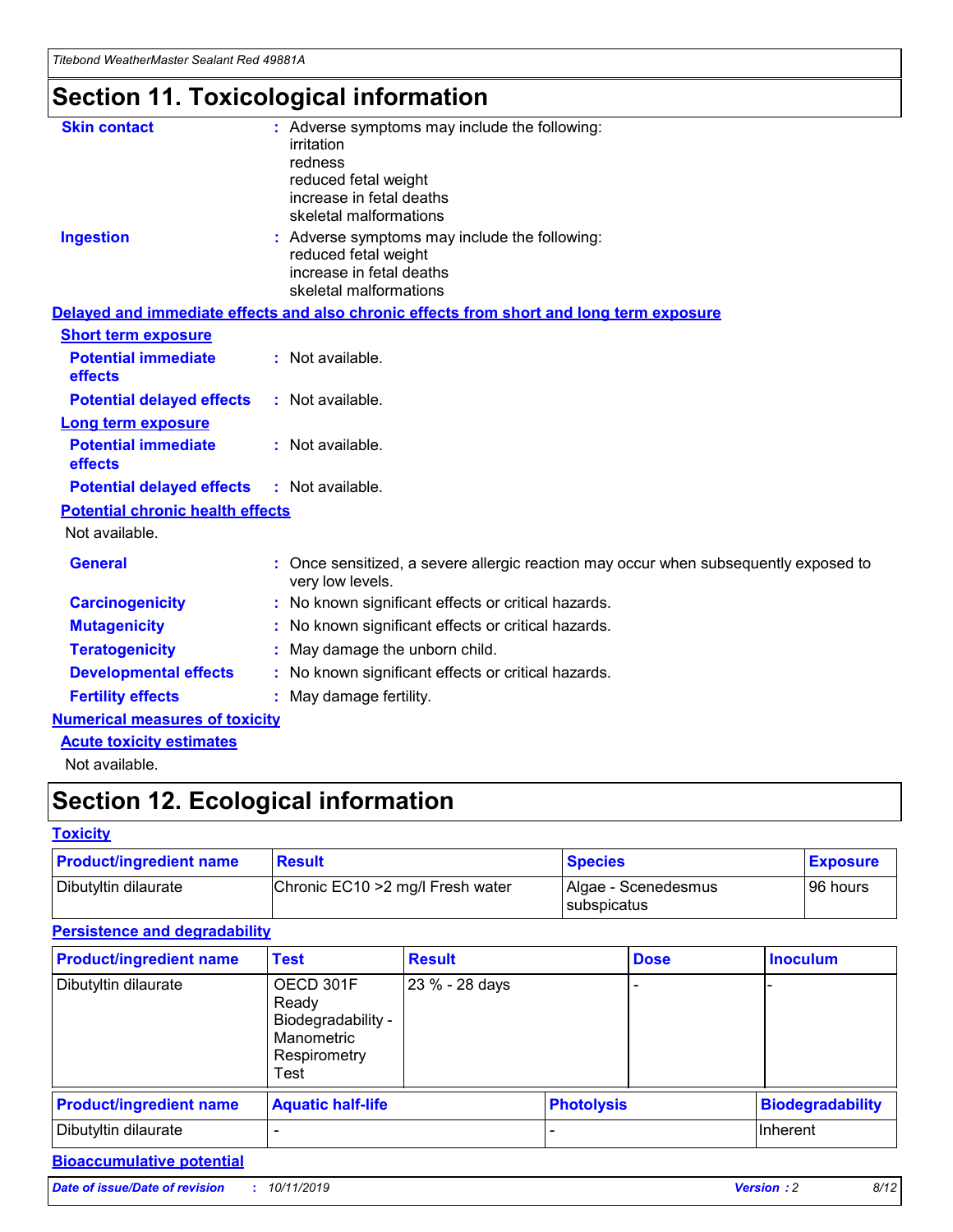## **Section 12. Ecological information**

| <b>Product/ingredient name</b> | $LoaPow$ | <b>BCF</b> | <b>Potential</b> |
|--------------------------------|----------|------------|------------------|
| 3-aminopropyltriethoxysilane   | 1.7      | 3.4        | low              |
| Dibutyltin dilaurate           | 4.44     | 2.91       | low              |

#### **Mobility in soil**

| <b>Soil/water partition</b><br>coefficient (K <sub>oc</sub> ) | : Not available.                                    |
|---------------------------------------------------------------|-----------------------------------------------------|
| <b>Other adverse effects</b>                                  | : No known significant effects or critical hazards. |

### **Section 13. Disposal considerations**

**Disposal methods :**

The generation of waste should be avoided or minimized wherever possible. Disposal of this product, solutions and any by-products should at all times comply with the requirements of environmental protection and waste disposal legislation and any regional local authority requirements. Dispose of surplus and non-recyclable products via a licensed waste disposal contractor. Waste should not be disposed of untreated to the sewer unless fully compliant with the requirements of all authorities with jurisdiction. Waste packaging should be recycled. Incineration or landfill should only be considered when recycling is not feasible. This material and its container must be disposed of in a safe way. Care should be taken when handling emptied containers that have not been cleaned or rinsed out. Empty containers or liners may retain some product residues. Avoid dispersal of spilled material and runoff and contact with soil, waterways, drains and sewers.

## **Section 14. Transport information**

|                                      | <b>DOT</b><br><b>Classification</b> | <b>TDG</b><br><b>Classification</b> | <b>Mexico</b><br><b>Classification</b> | <b>ADR/RID</b>           | <b>IMDG</b>              | <b>IATA</b>              |
|--------------------------------------|-------------------------------------|-------------------------------------|----------------------------------------|--------------------------|--------------------------|--------------------------|
| <b>UN number</b>                     | Not regulated.                      | Not regulated.                      | Not regulated.                         | Not regulated.           | Not regulated.           | Not regulated.           |
| <b>UN proper</b><br>shipping name    | $\qquad \qquad \blacksquare$        |                                     |                                        |                          |                          |                          |
| <b>Transport</b><br>hazard class(es) | $\blacksquare$                      | $\blacksquare$                      | $\blacksquare$                         | $\overline{\phantom{a}}$ | $\blacksquare$           | $\blacksquare$           |
| <b>Packing group</b>                 | $\overline{\phantom{a}}$            | $\overline{\phantom{0}}$            | $\qquad \qquad \blacksquare$           | -                        | $\overline{\phantom{0}}$ | $\overline{\phantom{a}}$ |
| <b>Environmental</b><br>hazards      | No.                                 | No.                                 | No.                                    | No.                      | No.                      | No.                      |

## **Section 15. Regulatory information**

#### **U.S. Federal regulations**

#### **SARA 302/304**

#### **Composition/information on ingredients**

No products were found.

**SARA 304 RQ :** Not applicable.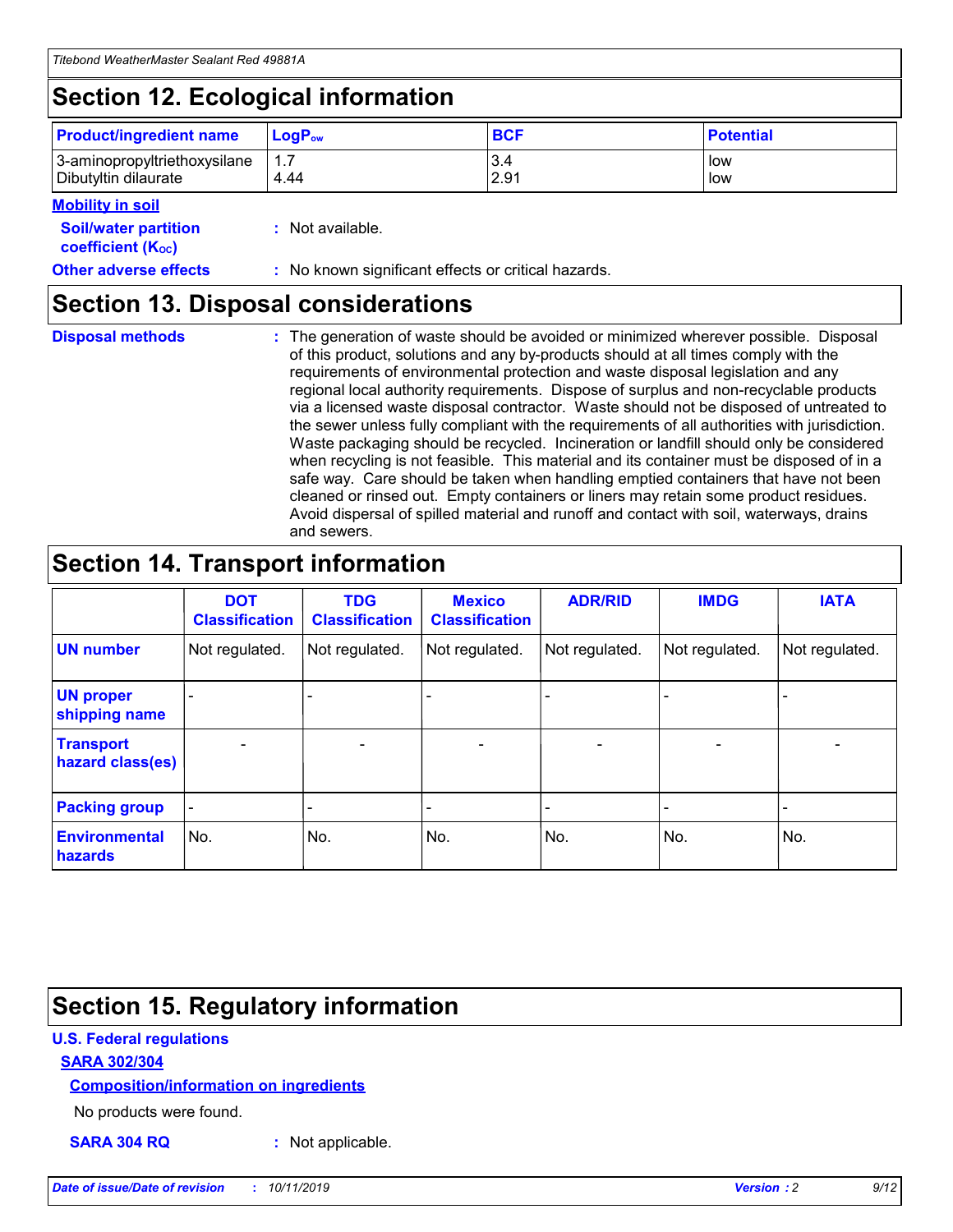## **Section 15. Regulatory information**

#### **SARA 311/312**

**Classification :** EYE IRRITATION - Category 2B SKIN SENSITIZATION - Category 1 TOXIC TO REPRODUCTION (Fertility) - Category 1B TOXIC TO REPRODUCTION (Unborn child) - Category 1B

#### **Composition/information on ingredients**

| <b>Name</b>                  | $\frac{9}{6}$ | <b>Classification</b>                                                                                                                                                                                                                                                                                                                  |
|------------------------------|---------------|----------------------------------------------------------------------------------------------------------------------------------------------------------------------------------------------------------------------------------------------------------------------------------------------------------------------------------------|
| 3-aminopropyltriethoxysilane | $\leq$ 3      | <b>FLAMMABLE LIQUIDS - Category 4</b><br><b>ACUTE TOXICITY (oral) - Category 4</b><br>SKIN IRRITATION - Category 2                                                                                                                                                                                                                     |
| Dibutyltin dilaurate         | ≤0.3          | EYE IRRITATION - Category 2A<br><b>ACUTE TOXICITY (oral) - Category 3</b><br>SKIN CORROSION - Category 1C<br>SERIOUS EYE DAMAGE - Category 1<br>SKIN SENSITIZATION - Category 1<br><b>GERM CELL MUTAGENICITY - Category 2</b><br>TOXIC TO REPRODUCTION (Fertility) - Category 1B<br>TOXIC TO REPRODUCTION (Unborn child) - Category 1B |
|                              |               | SPECIFIC TARGET ORGAN TOXICITY (REPEATED<br>EXPOSURE) (respiratory system) - Category 1                                                                                                                                                                                                                                                |

#### **State regulations**

| <b>Massachusetts</b> | : None of the components are listed. |
|----------------------|--------------------------------------|
| <b>New York</b>      | : None of the components are listed. |
| <b>New Jersey</b>    | : None of the components are listed. |
| <b>Pennsylvania</b>  | : None of the components are listed. |

#### **California Prop. 65**

**A** WARNING: This product can expose you to methanol, which is known to the State of California to cause birth defects or other reproductive harm. For more information go to www.P65Warnings.ca.gov.

| <b>Ingredient name</b> | No significant risk Maximum<br>level | acceptable dosage<br>level |
|------------------------|--------------------------------------|----------------------------|
| methanol               |                                      | Yes.                       |

#### **International regulations**

**Chemical Weapon Convention List Schedules I, II & III Chemicals** Not listed.

#### **Montreal Protocol**

Not listed.

**Stockholm Convention on Persistent Organic Pollutants**

Not listed.

#### **UNECE Aarhus Protocol on POPs and Heavy Metals**

Not listed.

#### **Inventory list**

### **China :** All components are listed or exempted.

**United States TSCA 8(b) inventory :** All components are active or exempted.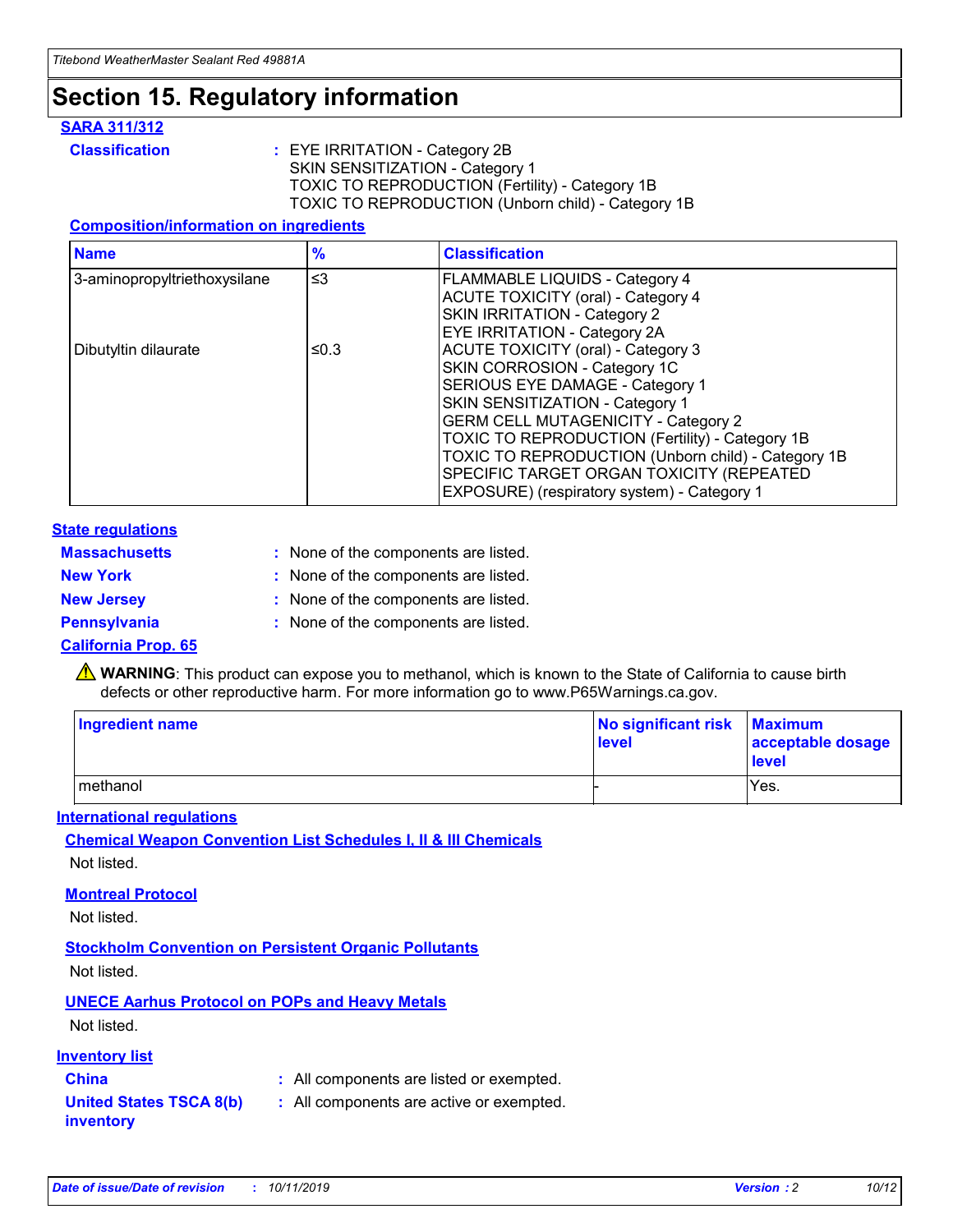## **Section 16. Other information**

**Hazardous Material Information System (U.S.A.)**



**Caution: HMIS® ratings are based on a 0-4 rating scale, with 0 representing minimal hazards or risks, and 4 representing significant hazards or risks. Although HMIS® ratings and the associated label are not required on SDSs or products leaving a facility under 29 CFR 1910.1200, the preparer may choose to provide them. HMIS® ratings are to be used with a fully implemented HMIS® program. HMIS® is a registered trademark and service mark of the American Coatings Association, Inc.**

**The customer is responsible for determining the PPE code for this material. For more information on HMIS® Personal Protective Equipment (PPE) codes, consult the HMIS® Implementation Manual.**

#### **National Fire Protection Association (U.S.A.)**



**Reprinted with permission from NFPA 704-2001, Identification of the Hazards of Materials for Emergency Response Copyright ©1997, National Fire Protection Association, Quincy, MA 02269. This reprinted material is not the complete and official position of the National Fire Protection Association, on the referenced subject which is represented only by the standard in its entirety.**

**Copyright ©2001, National Fire Protection Association, Quincy, MA 02269. This warning system is intended to be interpreted and applied only by properly trained individuals to identify fire, health and reactivity hazards of chemicals. The user is referred to certain limited number of chemicals with recommended classifications in NFPA 49 and NFPA 325, which would be used as a guideline only. Whether the chemicals are classified by NFPA or not, anyone using the 704 systems to classify chemicals does so at their own risk.**

#### **Procedure used to derive the classification**

| <b>Classification</b>                                                                                                                                                    |                                                                                                                                                                                                                                                                                                                                                                                                                                                                                                                                                               | <b>Justification</b>                                                     |
|--------------------------------------------------------------------------------------------------------------------------------------------------------------------------|---------------------------------------------------------------------------------------------------------------------------------------------------------------------------------------------------------------------------------------------------------------------------------------------------------------------------------------------------------------------------------------------------------------------------------------------------------------------------------------------------------------------------------------------------------------|--------------------------------------------------------------------------|
| EYE IRRITATION - Category 2B<br>SKIN SENSITIZATION - Category 1<br>TOXIC TO REPRODUCTION (Fertility) - Category 1B<br>TOXIC TO REPRODUCTION (Unborn child) - Category 1B |                                                                                                                                                                                                                                                                                                                                                                                                                                                                                                                                                               | Expert judgment<br>Expert judgment<br>Expert judgment<br>Expert judgment |
| <b>History</b>                                                                                                                                                           |                                                                                                                                                                                                                                                                                                                                                                                                                                                                                                                                                               |                                                                          |
| <b>Date of printing</b>                                                                                                                                                  | : 4/22/2022                                                                                                                                                                                                                                                                                                                                                                                                                                                                                                                                                   |                                                                          |
| Date of issue/Date of<br>revision                                                                                                                                        | : 10/11/2019                                                                                                                                                                                                                                                                                                                                                                                                                                                                                                                                                  |                                                                          |
| Date of previous issue                                                                                                                                                   | : 10/16/2020                                                                                                                                                                                                                                                                                                                                                                                                                                                                                                                                                  |                                                                          |
| <b>Version</b>                                                                                                                                                           | $\therefore$ 2                                                                                                                                                                                                                                                                                                                                                                                                                                                                                                                                                |                                                                          |
| <b>Key to abbreviations</b>                                                                                                                                              | $:$ ATE = Acute Toxicity Estimate<br><b>BCF</b> = Bioconcentration Factor<br>GHS = Globally Harmonized System of Classification and Labelling of Chemicals<br>IATA = International Air Transport Association<br>IBC = Intermediate Bulk Container<br><b>IMDG = International Maritime Dangerous Goods</b><br>LogPow = logarithm of the octanol/water partition coefficient<br>MARPOL = International Convention for the Prevention of Pollution From Ships, 1973<br>as modified by the Protocol of 1978. ("Marpol" = marine pollution)<br>UN = United Nations |                                                                          |